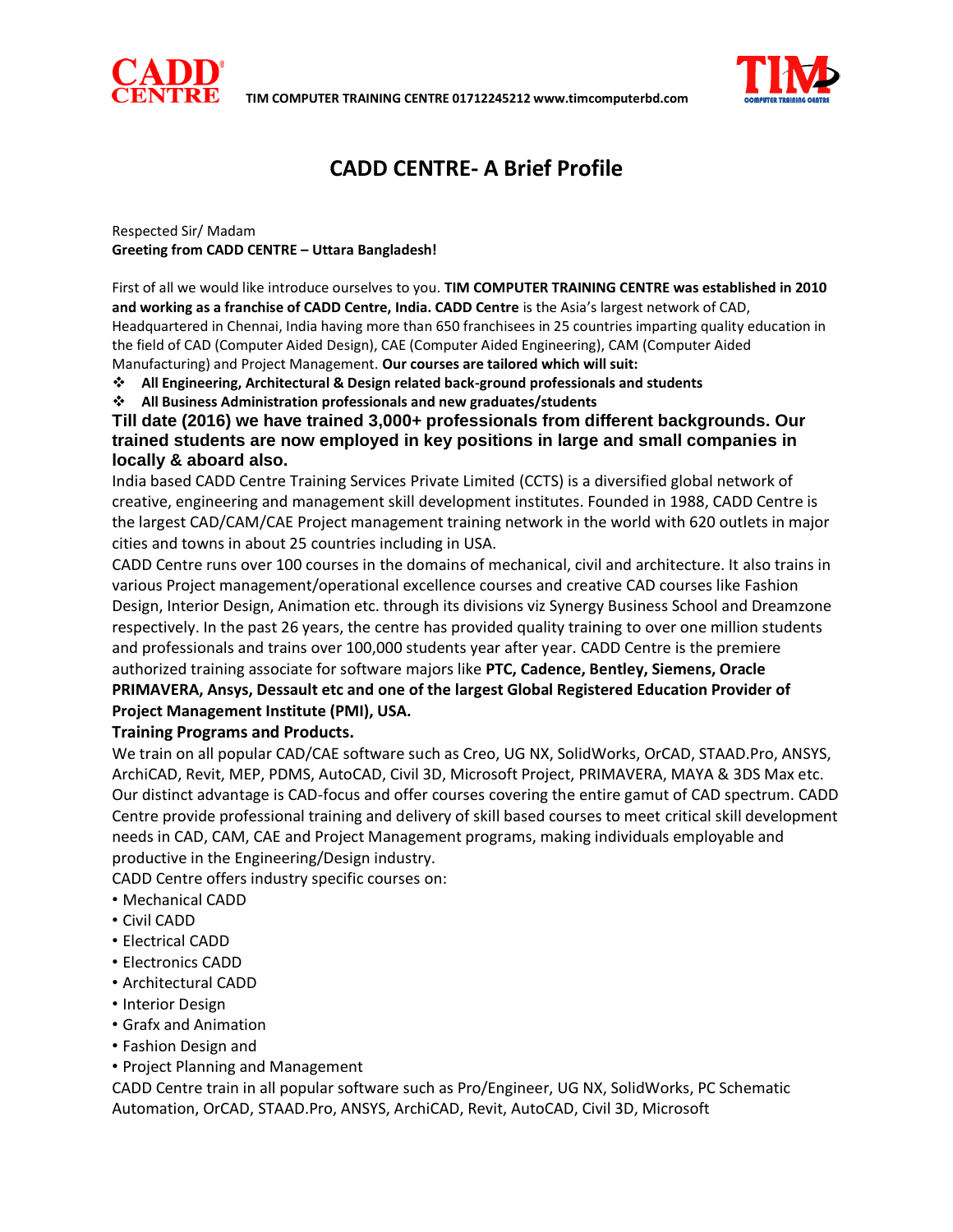

Project, PRIMAVERA, MAYA & 3DS Max. By being an REP of the prestigious Project management Institute, CADD Centre also trains in PMP Certifications.

 **TIM COMPUTER TRAINING CENTRE 01712245212 www.timcomputerbd.com**

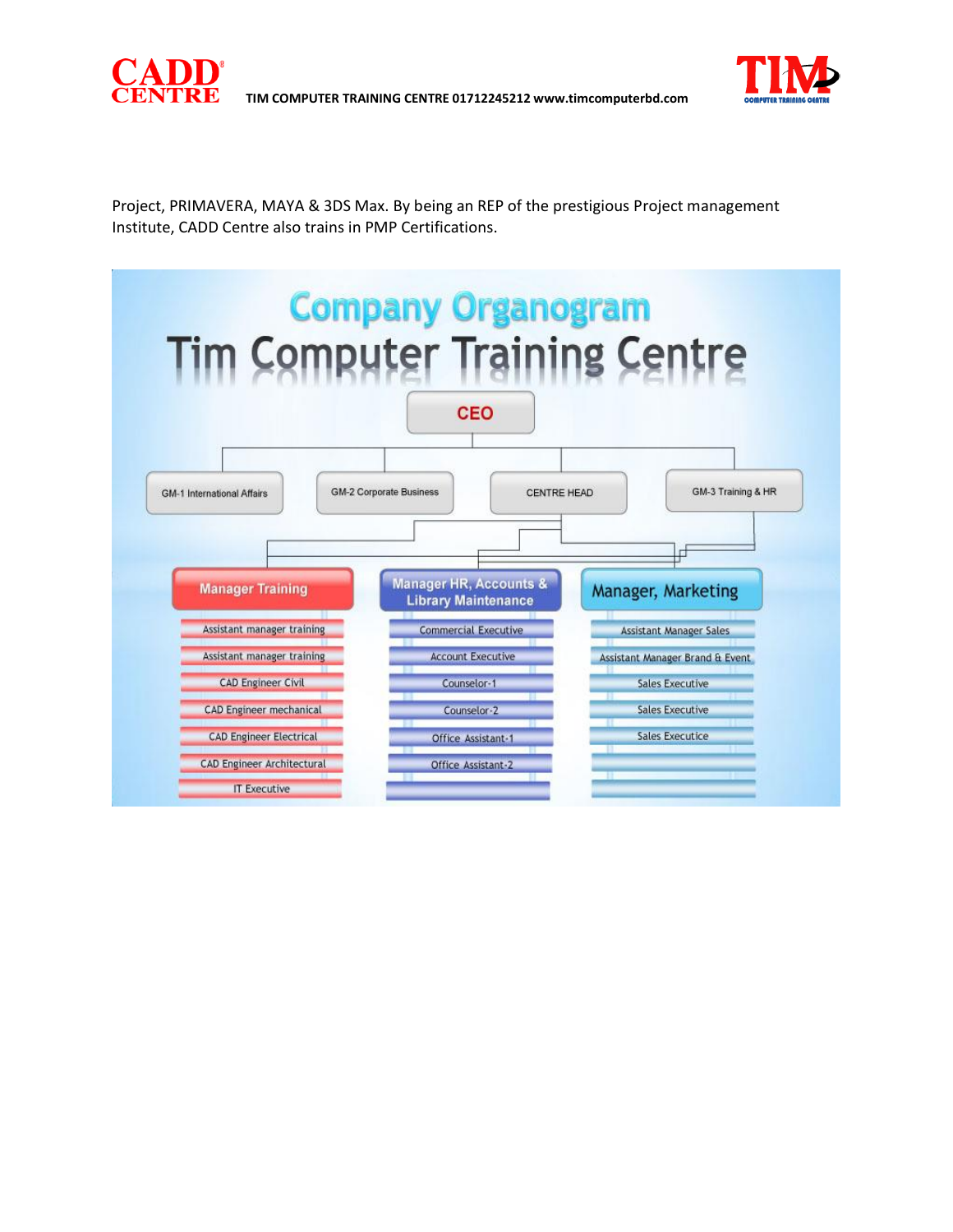



# **Why CADD Centre?**

- 1. The synergy of a global franchise network and the power of a recognized brand.
- 2. Awarded Best International organisation in Skill development training in India, 2016
- 3. 7 Times AWARD Winning Brand in the last 10 years.
- 4. The largest corporate training company in India in the domain.
- 5. Industry Specific **Vocational Courses** for Technical and Non-technical customers
- 6. World class reference manual on the latest CAD software.

7. World's Largest network of Registered Educational Provider of Project Management Institute, USA **Objectives of CADD Centre Training Programmes** 

- $\triangleright$  To impart the highest degree of skill through industry specific vocational training in CAD technology
- $\triangleright$  To demonstrate a sound knowledge in creation of designs using Computer aided tools
- $\triangleright$  To equip individuals in the practical as well as the theoretical aspects of CAD tools to enable them to be industry ready
- $\triangleright$  To provide the opportunity for gainful employment in High Technology areas.

# **CADD Centre Course Features**

 $\triangleright$  CADD Centre courses are industry specific skill based vocational courses to meet the critical skill development needs in CAD / CAE and Project Management programs.

- $\triangleright$  Courses are constantly updated with industry inputs
- $\triangleright$  The courses are structured and the participant experiences a systematic way of learning

 $\triangleright$  The participant has the benefit of learning all the popular CAD/ CAE/ Project Management products under one-roof.

 $\triangleright$  From the beginner to the advanced level, the programs have been devised to help the participant to have more of practical knowledge.

 $\triangleright$  The Instructors update their knowledge by attending orientation and refresher training programs conducted by the Internal Training Academy.

 $\triangleright$  Class room coaching is supplemented by providing World Class reference materials which serves a self-study material.

## **Curriculum.**

The curriculum for each course is developed by a team of experts after a detailed study of customer needs. This team comprises of senior engineers with good industrial experience. The curriculum is evaluated with corporate users before release. Courses are designed to provide a good volume of knowledge and a high degree of skill. **TIM COMPUTER TRAINING CENTRE 01712245212 www.timcomputerbd.com**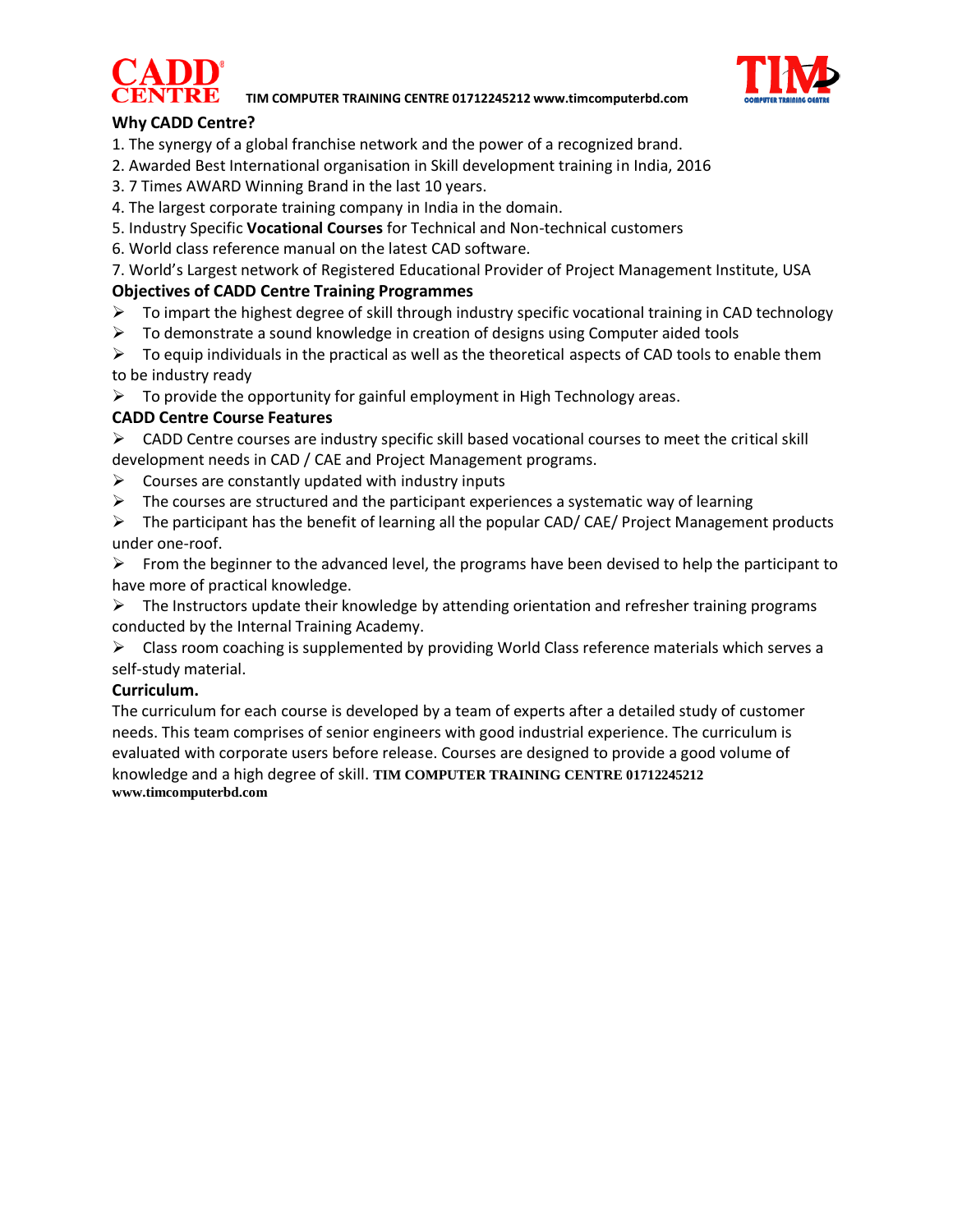



# **World Class Reference Guide**

CADD Centre ensures that its Reference Guides on CAD/Project Management Products is of world class standard and comprehensive to cater to the unique needs of students/customers of all skills - from entry level to high end.

#### **MEDIUM OF INSTRUCTION:**

English

# **SUBJECTS:**

**THEORY** –50%.

# **PRACTICALS /LAB** –50% including PROJECT WORK

# **Project Based Assessment**

Trainees are encouraged to work on their own projects during the training program. Project-based learning helps students learn the subject and master the tools to meet the demands of real world workplace. Project-based learning encourages students to use information, ideas, skill, to answer realworld questions and solve them. Projects are assessed by trained instructors. In addition, we conduct periodical seminar/assignment/tests will be conducted during the training program.

# *The advantages of project-based learning:*

- $\triangleright$  Encourages high-order thinking skills
- $\triangleright$  Allows the instructor to be a facilitator
- $\triangleright$  Emphasizes on self-assessment of learning
- $\triangleright$  Provides real-world orientation

### **Course Pattern**

Comprising Foundation, Diploma, Professional, and Special Courses, CADD Centre provides the widest choice of courses on software tools and project management concepts that students and professionals can choose to further their unique career aspirations.

#### **Professional Program**

CADD Centre's professional programs on CAD/CAE/PPM are suitable for experienced engineers. This program helps working professionals improve the productivity of their jobs and further their career prospects. Participants benefit greatly from this program by keeping themselves abreast of latest technological developments.

#### **Diploma Programs**

CADD Centre's diploma programs are best suited for new diploma and engineering students. This program gives the basic understanding and enables students to excel in product design. **TIM COMPUTER TRAINING CENTRE 01712245212 www.timcomputerbd.com TIM COMPUTER TRAINING CENTRE 01712245212 www.timcomputerbd.com**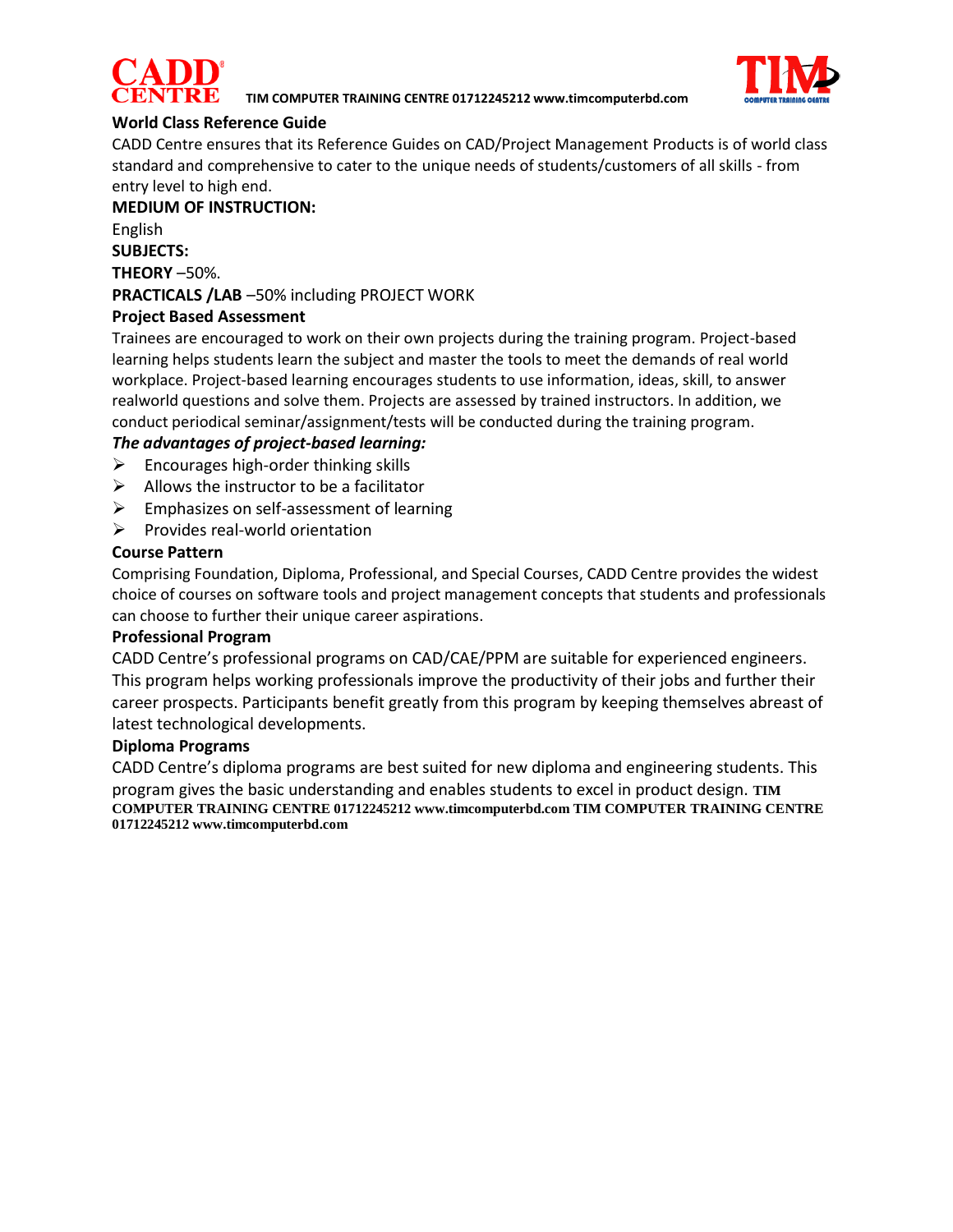



## **Individual Programs**

Individual Programs are entry-level programs that are best suited for students and graduates to have a basic understanding of CAD tools. These programs serve as the foundation on which all the vertical courses are built.

## **Training Methodology**

The training methodology, integrates both theory and practice giving a multi-faceted learning experience. Our training methodology is mainly focused on hands-on practical approach with relevant projects which provides reasonable exposure to various phases of software applications. The result pays immediate dividends where the participants learn the concepts and their practical application and become productive from day one of their employment.

#### **Master Trainers/Resource Persons**

CADD Centre trainers are ITA (Internal Training Academy) certified technology experts who are trained to communicate technical information in a clear, concise, and engaging manner. CADD Centre deputes certified trainers capable of multiple products within the scope of respective engineering stream. **Regards**

# **TIM COMPUTER TRAINING CENTRE Franchisee of CADD CENTRE India**

**[www.timcomputerbd.com](http://www.timcomputerbd.com/) [www.caddcentreglobal.com](http://www.caddcentreglobal.com/)**

#### **01712245212.**

 An ISO 9001:2008 Certified Company CADD Centre Training Services Pvt Ltd.

**" A Global Network of Engineering, Creative and Management Skill Development Institutes"** [LiveWire](http://livewireindia.com/)

| S <u>ynergy</u> |                                  |  |
|-----------------|----------------------------------|--|
|                 | <b>School of Business Skills</b> |  |

**[DreamZone](http://www.dreamzone.co.in/) School of Creative** Studies

For Live Careers **[CCube](http://www.ccube.asia/)** 

Competency Certification

[Skillease](http://www.skillease.co.in/) High-End Talent Matters

# **Company list-**

Our Clients List from 2010

- 1. Engineers Solution, Australia
- 2. Max Group, Mohakhali
- 3. Eastcoast Group, Gulshan
- 4. Datapro Solutions, Segunbagicha
- 5. Engineering Resources Int. Ltd.
- 6. Square Pharmaceuticals Ltd.
- 7. ISD, Bashundhara
- 8. Minmax Corporation, Uttara
- 9. BVS, BNS Center, Uttara
- 10. Apex Footware, Sofipur
- 11. AA Steel Ltd.
- 12. Public Works Department (PWD)
- 13. Chevron Bangladesh,Dhaka
- 14. RPMC, Uttara, Dhaka
- 15. Super Star Properties, Dhaka
- 16. Young Optics(BD) Ltd.
- 17. S.S. Corpotation
- 18. Samsung Group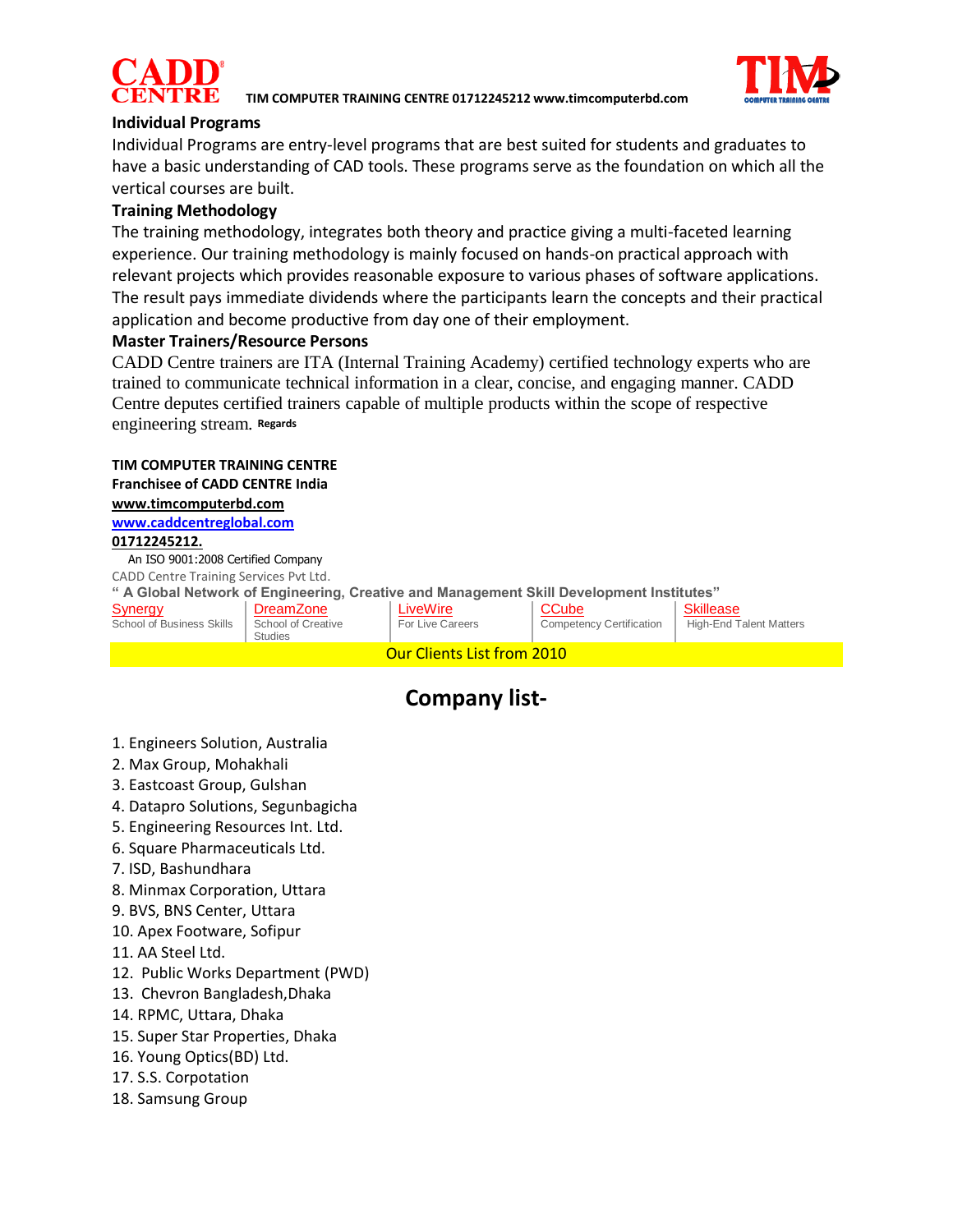



- 19. Anwar Ispat Ltd., Gazipur
- 20. Pran RFL Group
- 21. Bicroon Limited, Mohakhali
- 22. BDTech Engineering Development Ltd.
- 23. Bangladesh Machine Tools Factory Limited
- 24. Genetic Limited, Gulshan
- 25. Brac Dairy and Food Project, Gazipur
- 26. Paradise Engineering Ltd., Mohammadpur
- 27. Global Knitwear Ltd., Savar
- 28. SSG Properties Ltd., Narayangonj
- 29. Dan Cake, Savar
- 30. Bangladesh Bank
- 31. Bangladesh Consultant Ltd.
- 32. United Surgical Ltd.
- 33. National Energy Sewrvice Ltd.
- 34. Vinarco Services (Thailand) Ltd.
- 35. Mutual Food Product Ltd.
- 36. Farr Ceramics Ltd.
- 37. Italy Footware Ltd.
- 38. Irays Technology Ltd.
- 39. Anwar Landmark Ltd.
- 40. Dana Group
- 41. Bashundhara LP Gas
- 42. Dhaka Tobacco Industries (A unit of Akij Group)
- 43. British American Tobacco Bangladesh
- 44. A. J. Group
- 45. Manana Dev Ltd.
- 46. SM Engineering Solution
- 47. DIRD Group
- 48. Khan Design
- 49. Toolmaster and Fire Solution
- 50. Power Grid Company of Bangladesh Ltd.
- 51. Eminence Communication Ltd.
- 52. Trizone Fire Protection and Security Service Ltd.
- 53. Infratech Construction Company Ltd.
- 54. Dakhina Real Estate (Pvt) Ltd
- 55. Energypac Electronics Ltd.
- 56. R.P. Construction Pvt. Ltd
- 57. Eskayef Bangladesh Ltd.
- 58. United Centre
- 59. Siemens Ltd BD.
- 60. Building for Future Ltd.
- 61. ACE Structural Solutions
- 62. Home Design Upadestha
- 63. Design Source
- 64. Hague Group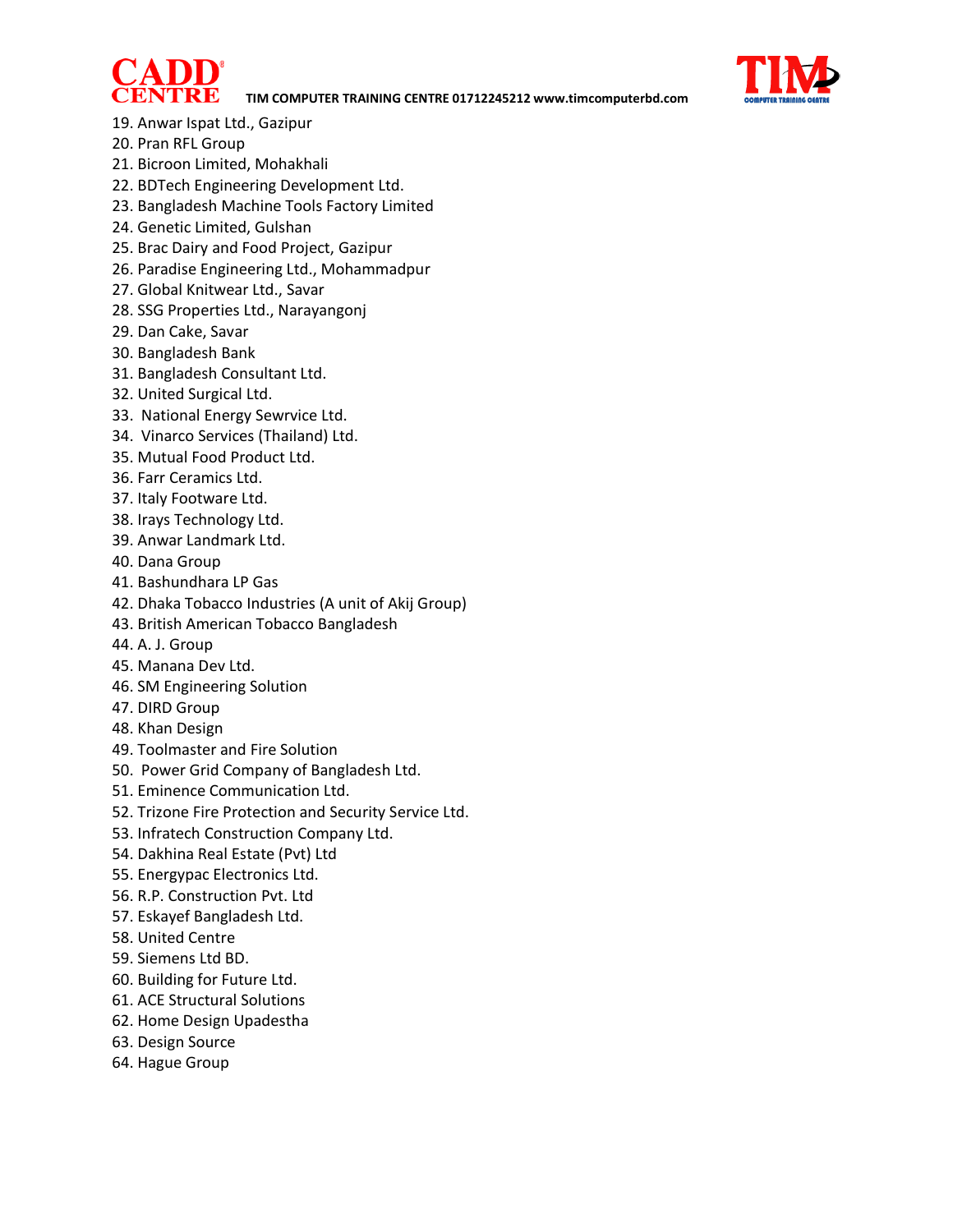



# **List of Universities**

- 1. International University of Business Agriculture and Technology (IUBAT)
- 2. Presidency University
- 3. Independent University of Bangladesh (IUB)
- 4. North South University (NSU)
- 5. Green University Of Bangladesh
- 6. Brac University
- 7. Southeast University
- 8. Sonargaon University
- 9. Bangladesh University of Engineering and Technology (BUET)
- 10. Uttara University
- 11. Feni University, Feni
- 12. American International University of Bangladesh (AIUB)
- 13. Ahsanullah University of Science and Technology (AUST)
- 14. Khulna University of Engineering and Technology (KUET)
- 15. University of Asia Pacific (UAP)
- 16. World University of Bangladesh (WUB)
- 17. Islamic University of Technology (IUT)
- 18. East West University
- 19. Northern University, Dhaka
- 20. Daffodil International University (DIU)
- 21. Stamford University of Bangladesh (SUB)
- 22. Santo- Mariam University of Creative Technology
- 23. Chittagong University of Engineering and Technology (CUET)
- 24. Z.H. Sikder University of Science and Technology
- 25. Dhaka University of Engineering and Technology (DUET)
- 26. University of Asia Pacific
- 27. University of Information Science and Technology
- 28. Engineering Staff College, Dhaka

# List of Polytechnics

- 1. Borguna Polytechnic Institute
- 2. Dhaka Polytechnic Institute
- 3. Uttara Polytechnic Institute
- 4. Satkhira Polytechnic Institute
- 5. MIST, Gazipur
- 6. CTT Polytechnic Institute, Gazipur
- 7. Sylhet Polytechnic Institute
- 8. Khulna Polytechnic Institute
- 9. Comilla Polytechnic Institute
- 10. Pabna Polytechnic Institute